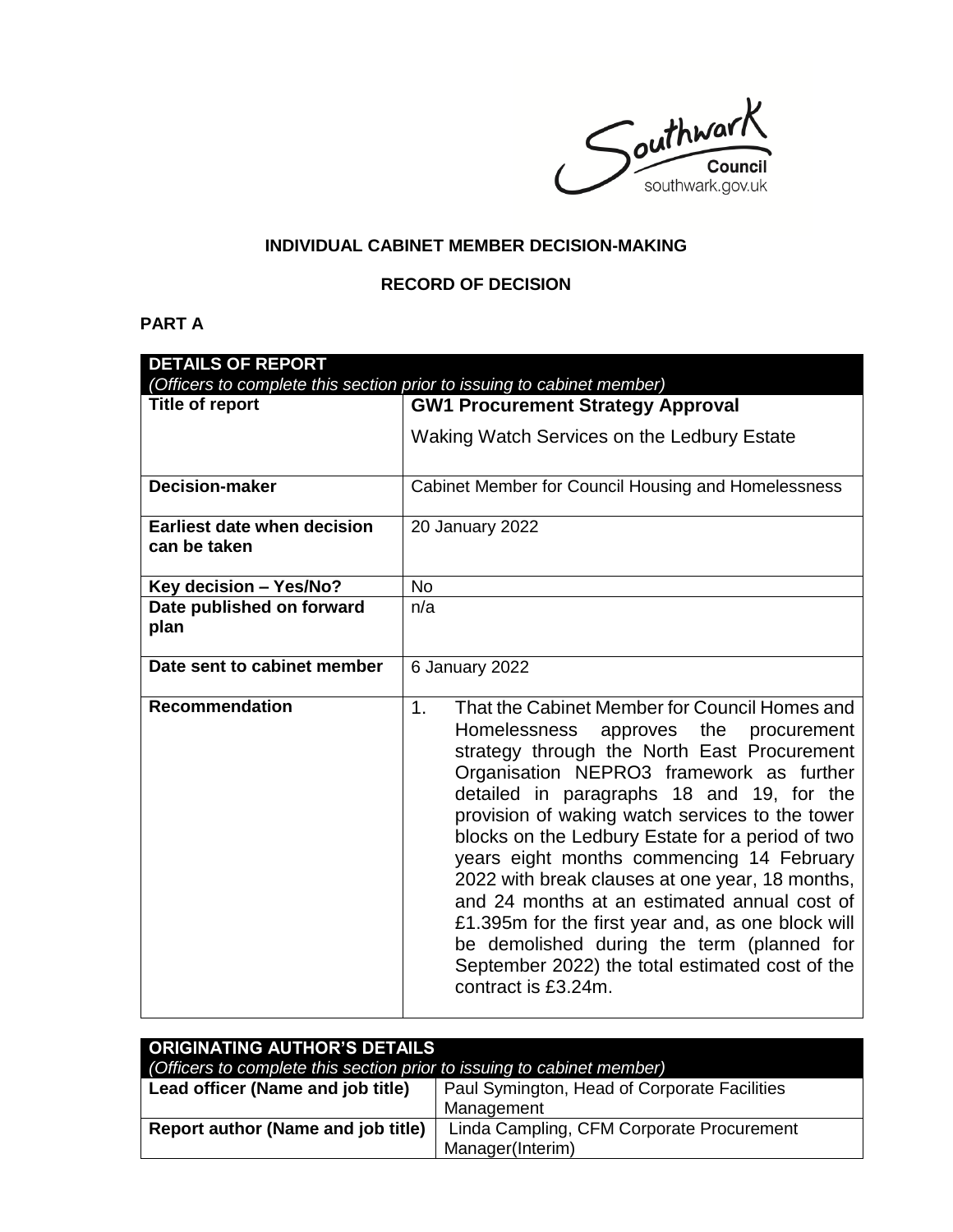### **ORIGINATING AUTHOR'S DETAILS** *(Officers to complete this section prior to issuing to cabinet member)* **Contact Number** 07949 782442

#### **PART B**

*(Cabinet member to complete this section)* 

# **DECISION(S)**

I agree with the recommendations

#### **REASONS FOR DECISION**

As set out in the report

#### **ALTERNATIVE OPTIONS**

#### **CONSIDERED**

As set out in the report

# **REPRESENTATIONS RECEIVED**

N/A

#### **ADDITIONAL ADVICE RECEIVED**

N/A

#### **ANY INTERESTS DECLARED**

*Note: If the decision-maker has a disclosable pecuniary interest in the matter the report must be referred to the full cabinet for decision.*

*Where a cabinet member may discharge a function alone and becomes aware of a disclosable pecuniary interest in a matter being dealt with or to be dealt with by her/him, the*  cabinet member must notify the monitoring officer of the interest within 28 days and must not *take any steps or further steps in the matter.*

*If a member is unsure as to whether an interest is a disclosable pecuniary interest they should contact the governance team for advice.*